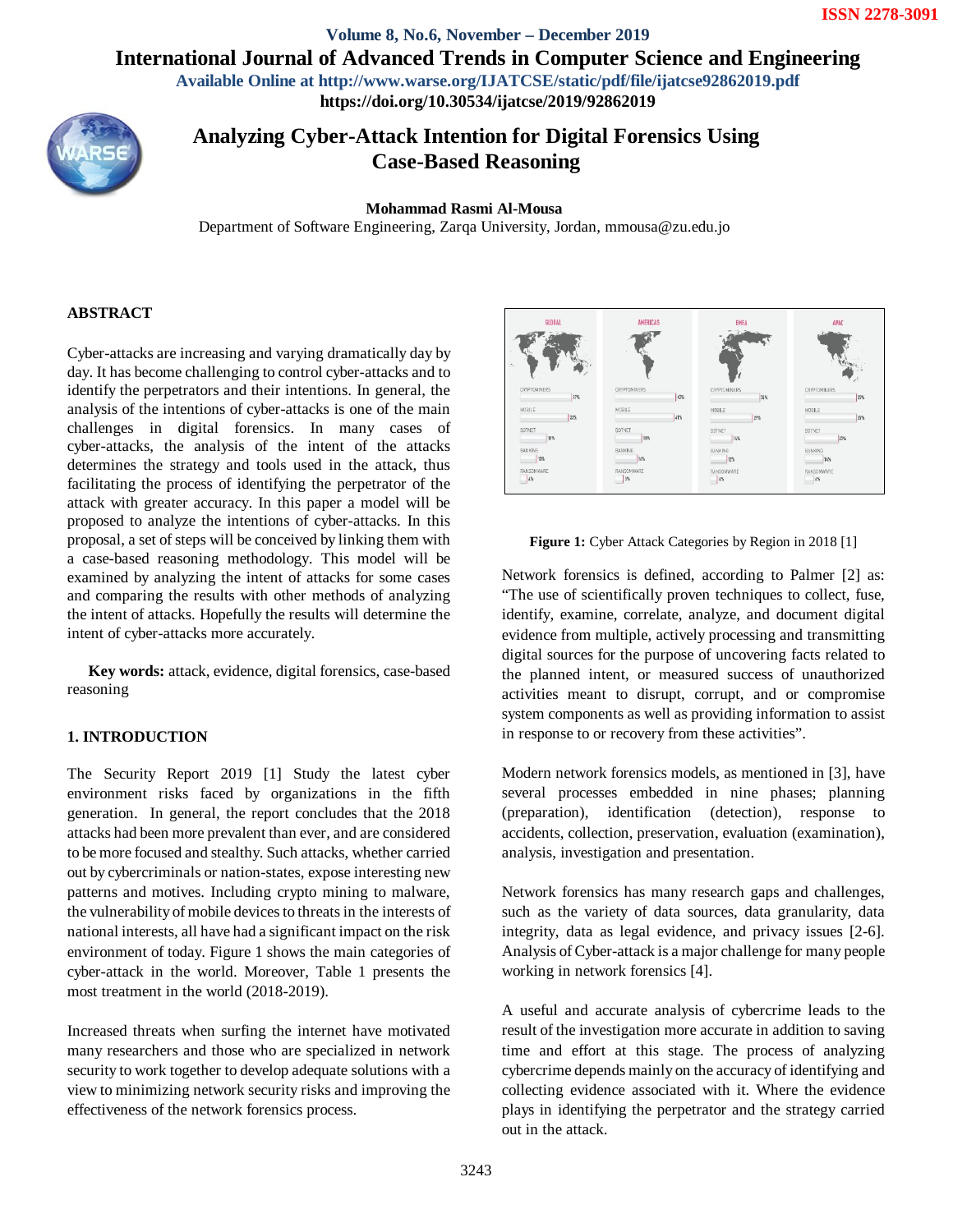**Table 1:** The most treat in the world (2018-2019) [1]

| <b>Threat Quotation</b> |                                               | Source                                          |  |
|-------------------------|-----------------------------------------------|-------------------------------------------------|--|
|                         | \$2.7 million spent by the                    |                                                 |  |
|                         | City of Atlanta to repair                     | Atlanta Journal-Constitution                    |  |
|                         | damage from ransomware                        | newspaper - www.ajc.com                         |  |
|                         | attack                                        |                                                 |  |
|                         | 76%<br>of<br>organizations                    | 2018 IT Professionals Security                  |  |
|                         | a phishing<br>experienced                     | Report Survey                                   |  |
|                         | attack in the past year.                      |                                                 |  |
|                         | The 'AdultSwine' malware                      |                                                 |  |
|                         | was installed up to 7 million                 | Check Point Research Blog                       |  |
|                         | times across 60 Children's                    |                                                 |  |
|                         | Games Apps.                                   |                                                 |  |
|                         | Over 20% of organizations                     |                                                 |  |
|                         | impacted<br>bv<br>are                         | Check Point ThreatCloud                         |  |
|                         | Cryptojacking<br>Malware                      |                                                 |  |
|                         | every week.                                   |                                                 |  |
|                         | 40% of organizations were                     |                                                 |  |
|                         | impacted by Cryptominers                      | Check Point ThreatCloud                         |  |
|                         | last year.<br>The Ramnit Botnet infected      |                                                 |  |
|                         |                                               | Check Point Research, Ramnit's                  |  |
|                         | 100,000 in just two months.<br>49%            | Network of Proxy Servers                        |  |
|                         | of organizations<br>experienced a DDoS attack | 2018 IT Professionals Security<br>Report Survey |  |
|                         | in the past year.                             |                                                 |  |
|                         | The US and UK formally                        |                                                 |  |
|                         | blamed Russia for the 2017                    |                                                 |  |
|                         | NotPetya ransomware attack                    | Check Point ThreatCloud                         |  |
|                         | that caused billions of dollars               |                                                 |  |
|                         | in damages worldwide.                         |                                                 |  |
|                         | 614 GB of data related to                     |                                                 |  |
|                         | weapons,<br>and<br>sensor                     |                                                 |  |
|                         | communication<br>systems                      |                                                 |  |
|                         | stolen from<br>US Navy                        | Check Point ThreatCloud                         |  |
|                         | contractor, allegedly<br>by                   |                                                 |  |
|                         | Chinese<br>government                         |                                                 |  |
|                         | hackers                                       |                                                 |  |

The evidence plays an important role in analyzing cyber-attack intentions and thus helps investigators improve decision-making and build a coherent case, and therefore for apprehending the perpetrator. Hence, cyber-attack intention analyses support investigators in bringing more successful and accurate criminal cases to a close as mentioned in [7, 8]. Furthermore, it is crucial to accelerate the decision–making processes required for apprehending the perpetrator.

This paper proposes a model to analyze the intentions of cyber-attacks using a case-based reasoning methodology. It will be organized as follows: Section II will present a literature review of related work for cyber-attack intention, and using a case-based reasoning methodology in digital forensics. Section III will propose and describe a proposed model. Section IV describes the experiments. Section V gives analysis and discussion, and Section VI contains the conclusion and further work required.

### **2. BACKGROUND**

The United States Department of Justice (DOJ) has defined computer crime as "any violation of criminal law that involves knowledge of computer technology for their perpetration, investigation, or prosecution" (Parker et al., 1989)[9].

Panda Security [10] defined a cybercrime as "a crime where a computer is the object of the crime or is used as a tool to commit an offense. A cybercriminal may use a device to access a user's personal information, confidential business information, government information, or disable a device. It is also a cybercrime to sell or elicit the above information online". However, it classified into two categories; the first one is Crimes that target networks or devices such as malware, viruses, and DoS attacks. Another category is Crimes using devices to participate in criminal activities such as Cyberstalking, identity theft, and phishing emails

In general, the cybercrime could fail into one of the three groups [10, 11]; the first one is against the individuals like harassment via electronic mails, dissemination of obscene material, cyber-stalking, defamation, indecent exposure, cheating, unauthorized control, email spoofing, and fraud. The second group against organization or governments like unauthorized access, cyber terrorism, possession of unauthorized information, distribution of pirated software. The third one is against property like computer vandalism, transmitting virus, netrepass, unauthorized access, intellectual property crimes, and internet thefts. The most dangerous of the cybercrimes which those against society like child pornography, indecent exposure of polluting the youth financial crimes, sale of illegal articles, trafficking, forgery, online gambling.

Digital forensics is concerned with uncovering the facts about cybercrime and solving it. Therefore, it identifies, collects and analyzes the evidence for use in the investigation phase. Therefore, the investigation phase is considered to be costly in terms of time and effort. Thus, the analysis of the evidence of cybercrime with high professionalism and accuracy can reduce the cost of the investigation phase [16-18].

Attack intention, as described in [8], provides investigators with consistent analytical data to generate accurate decision-making. Attack analysis has emerged as a detailed intention study, as discussed in [17], where attacker states and device states are combined to create a list of intentions.

The AIA (Attack Intention Analysis) algorithm, as proposed by [8, 12] aims to predict the attack intention using a mathematical theory called Dumpster–Shafer (D-S), with a probabilistic technique through a causal network as shown in Figure 2.

Case-based reasoning is a computational model consisting of a series of processes. It originates from artificial intelligence and cognitive science that is interested in solving a human problem [13]. It solves and understands new cases through set of processes in a cycle, as shown in Figure 3 by creating a reasoning pattern based on the solutions given in previous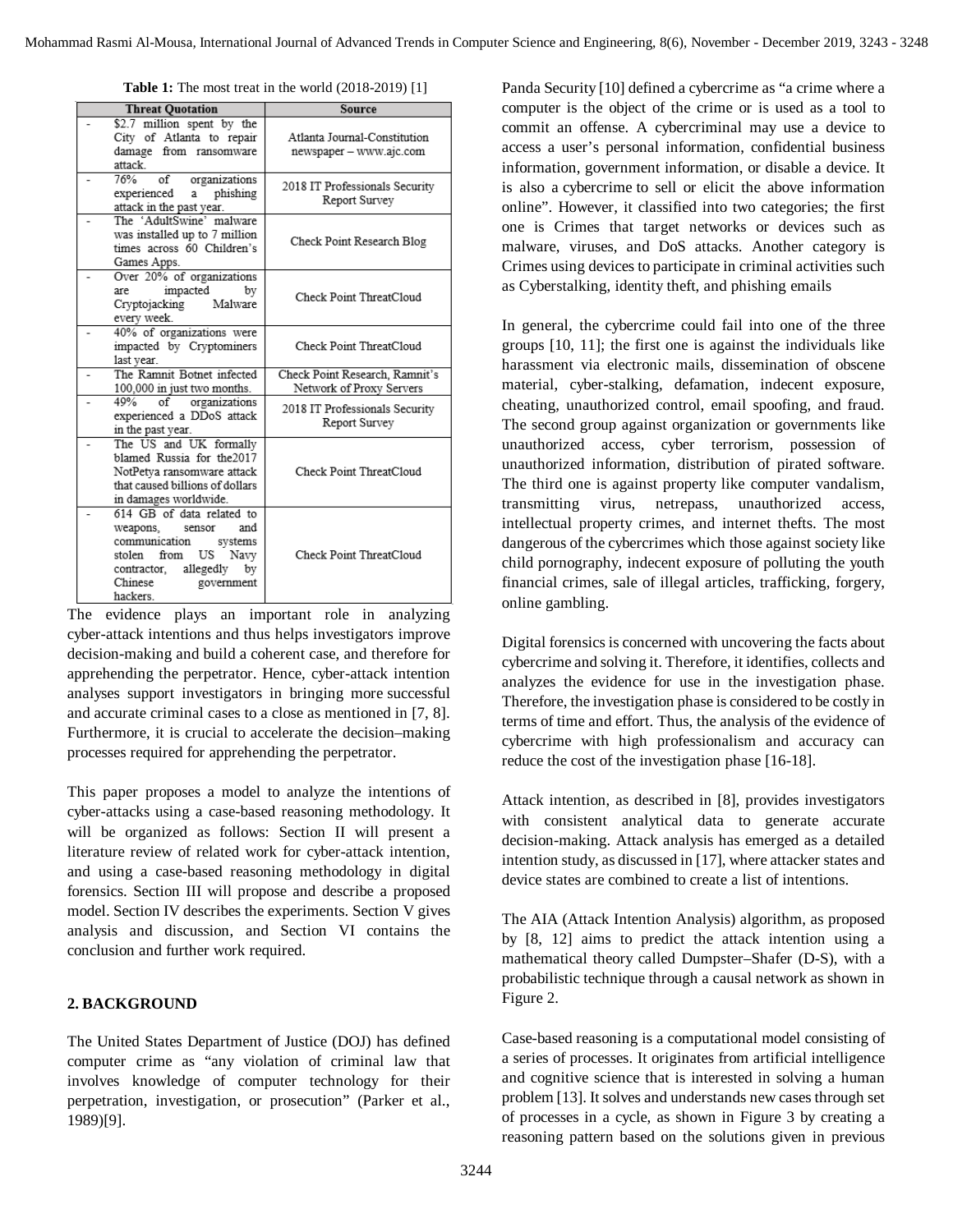

similar cases and reusing information from those cases [14] **Figure 2:** The AIA (Attack Intention Analysis) algorithm [12]



**Figure 3:** The life cycle of case-based reasoning [14]

#### **3. PROPOSED MODEL**

In this section, the cyber-attack intention proposed based on the case-based reasoning technique. The proposed model depends on the evidence of the cyber-attack such as exploit ports, implementation of specific functions, using tools and commands, destination and source IP address, type of vulnerability and used protocols. The proposed model as illustrated in Figure 4 includes five processes.

The first process receives all related evidences of the cyber-attack which transferred to the cyber-attack intention (CAI) precedence repository. This repository stores all the cyber-attack intentions associated with it evidences form the previous cyber-attacks. The CAI in this repository analyzed and collected from predefined methods and techniques such as attack intention algorithm (AIA) as presented in [12].



**Figure 4:** The CBR Based Model for Cyber-Attack Intention

The repository correlates the evidences from this process and send the corresponding intention information about the new cyber-attack such as the evidences and weight for each evidence. The process retrieves this information in order to calculate the similarity of the new CAI to a CAI preceded based on the evidences of each one. This process based on the nearest neighbor as presented in [14] to retrieve the similar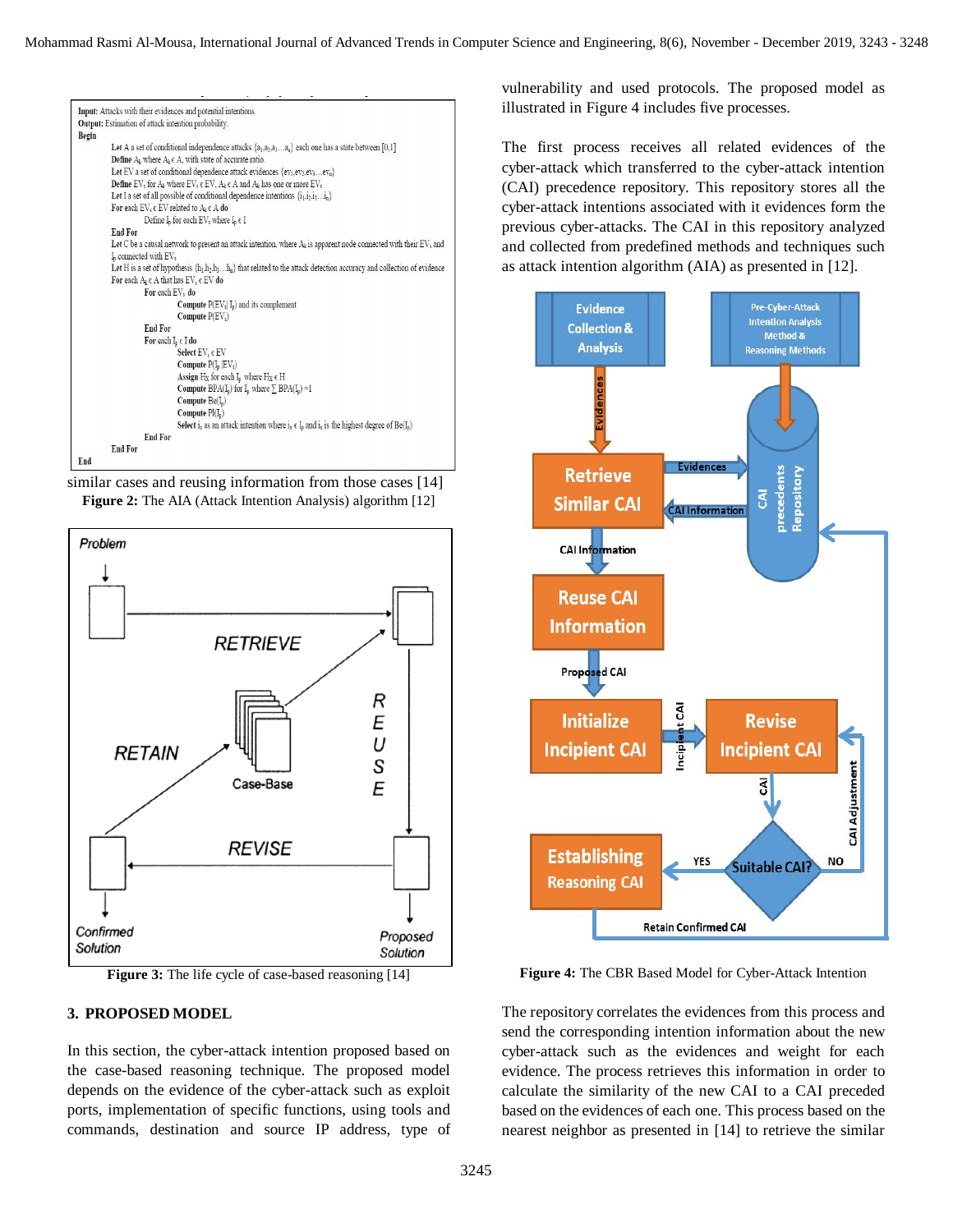CAI. The process weighted of the similarity between the corresponding evidence of the CAI as the following equation:

$$
Sim(nCAI, pCAI) = \sum_{ev=1}^{x} (Sim_{ev}(n_{ev}, p_{ev}) * W_{ev})
$$
 (1)

where *nCAI* is the new cyber-attack intention, *pCAI* is the precedence of the cyber-attack intention, *x* is the number of evidence in each cyber-attack, *i* is an individual evidence from *I* to *x*,  $\lim_{ev}$  is a similarity function for evidence *i* in *nCAI* and *pCAI*, and *W* is the weight of evidence which conducted from the retrieved information from the repository.

The similarity of the cyber-attack intention with related information proceeded to the next process which reuses this information in order to produce the proposed intention for the new cyber-attack. The proposed cyber-attack intention entered to the next process and produced the incipient intention for the new cyber-attack. That shall be formally prepared and produced inappropriate coordination and form so that it is understandable and coherent to present it clearly to the investigative phase.

The incipient cyber-attack intention is assessed by linking the intent to the evidence and examining it in accordance with the type of crime and the damage resulting therefrom and then it can be judged whether this intention is appropriate or not. Where it is not appropriate, it is a re-evaluation of the work and the appropriate adjustment or not to adopt this intention. If appropriate, it moves to the next stage in which it takes place to establish the reasoning cyber-attack intention.

Finally, the confirmed reasoning cyber-attack intention will be returned to the repository to be cyber-attack intention precedent in advance to use them to find intentions for new cyber-attack.

# **4. EXPERIMENTAL RESULTS AND ANALYSIS**

The experiment in this paper based on the Keylogging cyber-attack, which detected from Avast and Kaspersky antiviruses. Keylogging defined as "a technique that hackers use to copy (or log) the keystrokes of the user and thus, extracting bank account details and other sensitive data." [19].

Keylogging is type of the Botent attack as mentioned in [20], which could be a Peer-to-peer model or Client-server model. Based on [12], there is a lot of Botnet intentions such as stealing secret data and exposing the victim's compassionate information, gathering all kinds of information for his nefarious purposes; using it to spy on users of compromised computers; watching everything the victim does. Moreover, each of these intentions is linked to a set of evidence.

Table 2, presents some evidence related to the Keylogging cyber-attack. The weight for each evidence will be retrieved from the cyber-attack intention (CAI) precedence repository as one part of CAI information.

| <b>There E</b> , bother evidences for the $f_{\text{c}}$ $\beta$ and $f_{\text{c}}$ and $f_{\text{c}}$ |                                                                                                         |  |  |  |
|--------------------------------------------------------------------------------------------------------|---------------------------------------------------------------------------------------------------------|--|--|--|
| Evidence<br>Number                                                                                     | Evidence                                                                                                |  |  |  |
| ev01                                                                                                   | Exploit the windows registry and read from the<br>victim's device invalid registry entries.             |  |  |  |
| ev02                                                                                                   | Implements a weedfind feature that can be used for<br>information retrieval. Or use the bot of reverb.  |  |  |  |
| ev03                                                                                                   | Implement several functions to recover<br>the<br>compromised machine's registered owner and<br>company. |  |  |  |
| ev04                                                                                                   | Using W32/Agobot                                                                                        |  |  |  |
| ev05                                                                                                   | Using commands such as sysinfo and netinfo.                                                             |  |  |  |

**Table 2:** Some evidences for Keylogging cyber-attack

Based on the some but not all Botnets attacks intention as detected in [12], the similarity of the new cyber –attack (nCAI) (Keylogging) to cyber-attack preceded (pCAI) are presented in Table 3. This weighted of the similarity between the corresponding evidence of the new cyber –attack (Keylogging).

**Table 3:** Similarity of (nCAI) (Keylogging) to (pCAI)

| Intention<br>Number | pCAI [12]                                                                                                                                                                | Sim(nCAI,pCAI) |
|---------------------|--------------------------------------------------------------------------------------------------------------------------------------------------------------------------|----------------|
| 1.                  | T <sub>o</sub><br>collect<br>kinds<br>a11<br>оf<br>information for his nefarious<br>purposes.                                                                            | 0.85           |
| 2.                  | To be employed to spy on the<br>users of the compromised<br>machines. (spying)                                                                                           | 0.79           |
| 3.                  | observe everything the<br>To<br>victim is doing, Key logging,<br>stealing secret data or to reveal<br>very sensitive information on<br>the victim.                       | 0.91           |
| 4.                  | To gain financial advantages.<br>(Installing advertisement add-<br>ons and Browser Helper<br>Objects (BHOs))                                                             | 0.68           |
| 5.                  | To grab e-mail addresses or<br>other contact information from<br>the compromised machine.                                                                                | 0.64           |
| 6.                  | To steal CD-keys from the<br>victim's hard disk<br>or any<br>software has been<br>legally<br>purchased.                                                                  | 0.62           |
| 7.                  | To gets an overview of the<br>hardware configuration<br>or<br>retrieving information about the<br>victim's host.(the speed of the<br>CPU, the uptime, and IP<br>address) | 0.67           |
| 8.                  | Attacker plans to sell or rent his<br>bots to others.                                                                                                                    | 0.53           |
| 9.                  | To spread further, usually by<br>automatically scanning whole<br>network ranges and propagating<br>themselves via vulnerabilities.                                       | 0.43           |
| 10 <sub>1</sub>     | To search the hard drive of all<br>victims for sensitive files based<br>on a regular expression.                                                                         | 0.71           |
| 11.                 | To spreading new malware.                                                                                                                                                | 0.38           |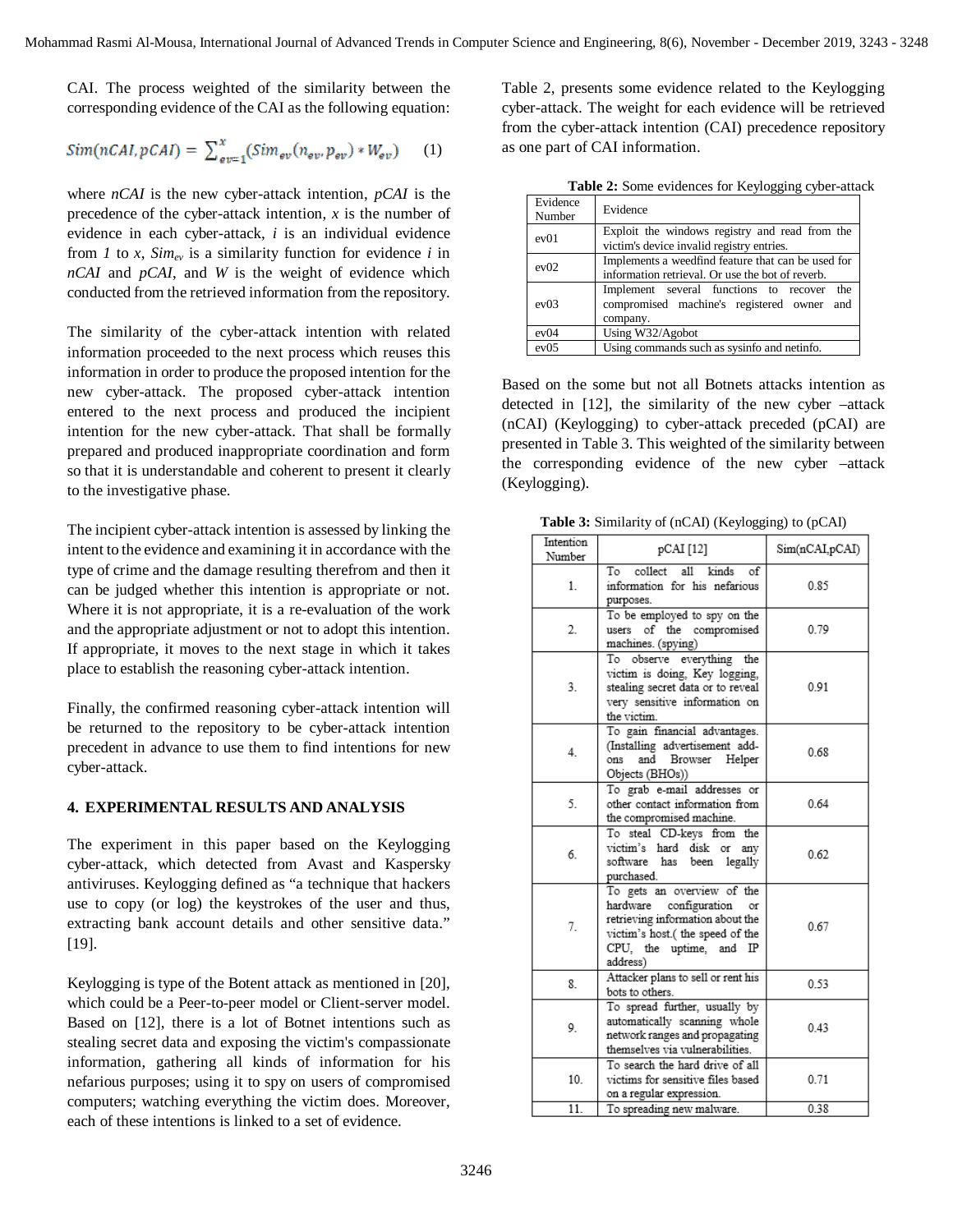Figure 5 shows and builds a preliminary concept in analyzing and determining the intent of a cyber-attack so as to minimize the probability of investigators as well as make them concentrate in intentions with high proportions in similarity with the previous one.



**Figure 5:** Similarity Overview of (nCAI) (Keylogging) to (pCAI)

# **5. CONCLUSION AND FUTURE WORK**

In this paper a model to analyze the intentions of cyber-attacks proposed using a case-based reasoning computation technique. The proposed model depends on the evidence of the cyber-attack and has five processes includes retrieving information from the cyber-attack intention (CAI) precedence repository to obtain a similar cyber-attack intention. Then reusing this information to propose a CAI then initializing the incipient CAI. After that revising the incipient CAI to check if it suitable to be an intention for the new cybercrime. If it is then the reasoning CAI established and retained to the cyber-attack intention (CAI) precedence repository to used again to analyzing a new cyber-attack intention. The results construct a preliminary view to evaluate and assess the intent of a cyber-attack in order to reduce the risk of investigators and to focus them on actions of large proportions similar to the previous one.

This research motivates a network forensics researcher to propose new methods and techniques to improve the phases of network forensics, especial in analysis and investigation phases.

# **ACKNOWLEDGEMENT**

This research is funded by the Deanship of Research and Graduate Studies at Zarqa University /Jordan.

# **REFERENCES**

1. Check Point Research 2019 Security Report, **Cyber Attack Trends Analysis Key Insights to Gear Up for 2019**. 2019 Security Report Volume 01, https://research.checkpoint.com/cyber-attack-trends-201 9-mid-year-report/

- 2. Pilli, E.S., R.C. Joshi, and R. Niyogi, **Network forensic frameworks: Survey and research challenges**. Digital Investigation, 2010. 7(1-2): p. 14-27. https://doi.org/10.1016/j.diin.2010.02.003
- 3. Palmer, G., **A Road Map for Digital Forensic Research, in Report from DFRWS 200**1. F.D.F.R. Workshop, Editor. 2001: Utica, New York. p. 27–30.
- 4. Almulhem, A. **Network forensics: Notions and challenges**. in Signal Processing and Information Technology (ISSPIT), 2009 IEEE International Symposium on. 2009.

https://doi.org/10.1109/ISSPIT.2009.5407485

- 5. Siti Rahayu Selamat, R.Y., Shahrin Sahib, **Mapping Process of Digital Forensic Investigation Framework**. IJCSNS International Journal of Computer Science and Network Security 2008. Vol. 8(No. 10 ): p. 163-169.
- 6. Rogers, M.K. and K. Seigfried, **The future of computer forensics: a needs analysis survey**. Computers & Security, 2004. 23(1): p. 12-16. https://doi.org/10.1016/j.cose.2004.01.003
- 7. Casey, E., **Case study: Network intrusion investigation - lessons in forensic preparation**. Digital Investigation, 2005. 2(4): p. 254-260.

https://doi.org/10.1016/j.diin.2005.11.007

8. Rasmi, M., et al., **Attack Intention Analysis Model for Network Forensics**. Software Engineering and Computer Systems. 2011, Springer Berlin Heidelberg. p. 403-411.

https://doi.org/10.1007/978-3-642-22191-0\_35

- 9. PARKER, D. B., SMITH, D. C., TURNER, G. W. & SHERIZAN, S. (1989) **Computer Crime: Criminal Justice Resource Manual**. IN US DEPT OF JUSTICE, N. I. O. J., UNITED STATES.
- 10. Panda Security, **Types of Cybercrime**, August 20, 2018, https://www.pandasecurity.com/mediacenter/panda-secu rity/types-of-cybercrime/ https://doi.org/10.1016/S1361-3723(18)30045-9
- 11. Ravi, R. (2015). **Prevention of cybercrime design and implementation of suspicious url detection in social networks and a critical examination of the cyber law**.
- 12. Rasmi, M. and A. Jantan, **AIA: Attack Intention Analysis Algorithm Based on D-S Theory with Causal Technique for Network Forensics - A Case Study**. International Journal of Digital Content Technology and its Applications, 2011. 5(9): p. 230-237. https://doi.org/10.4156/jdcta.vol5.issue9.25
- 13. Lenz, M., Burkhard, H.-D., Bartsch-Sp, B., Wess, S., Kamp, G., Lange, S. & Globig, C. (1998) Related Areas. **Case-Based Reasoning Technology**. Springer Berlin Heidelberg, pp 325.
- 14. Watson, I. (1999) **Case-Based Reasoning Is A Methodology Not A Technology**. Knowledge-Based Systems, 12, 303–308. https://doi.org/10.1016/S0950-7051(99)00020-9
- 15. Huang, M.-Y., R.J. Jasper, and T.M. Wicks, **A large scale distributed intrusion detection framework**